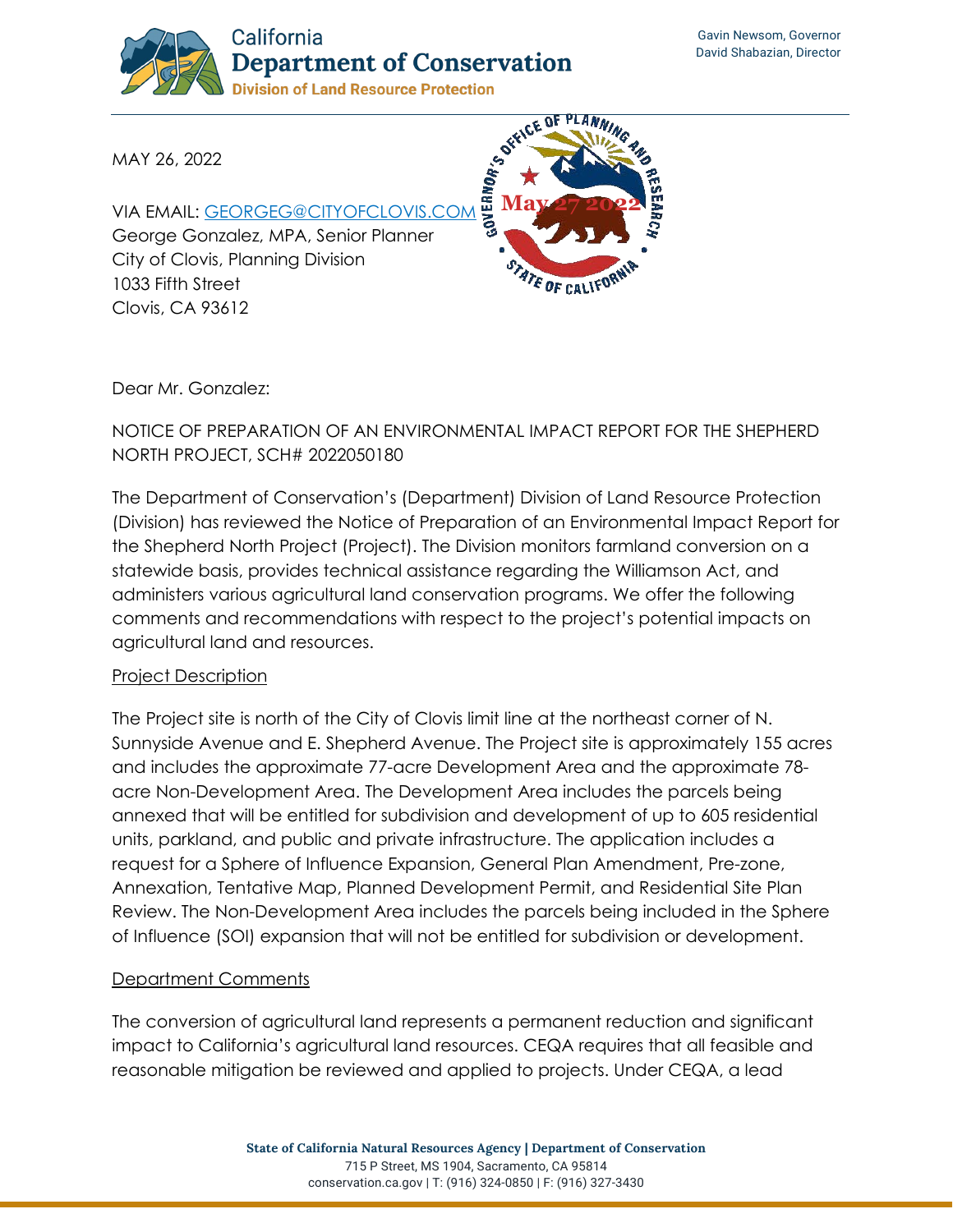agency should not approve a project if there are feasible alternatives or feasible mitigation measures available that would lessen the significant effects of the project.

All mitigation measures that are potentially feasible should be included in the project's environmental review. A measure brought to the attention of the lead agency should not be left out unless it is infeasible based on its elements.

Consistent with CEQA Guidelines, the Department recommends the County consider agricultural conservation easements, among other measures, as potential mitigation. (See Cal. Code Regs., tit. 14, § 15370 [mitigation includes "compensating for the impact by replacing or providing substitute resources or environments, including through permanent protection of such resources in the form of conservation easements."])

Mitigation through agricultural easements can take at least two forms: the outright purchase of easements or the donation of mitigation fees to a local, regional, or statewide organization or agency whose purpose includes the acquisition and stewardship of agricultural easements. The conversion of agricultural land should be deemed an impact of at least regional significance. Hence, the search for replacement lands should not be limited strictly to lands within the project's surrounding area.

A helpful source for regional and statewide agricultural mitigation banks is the California Council of Land Trusts. They provide helpful insight into farmland mitigation policies and implementation strategies, including a guidebook with model policies and a model local ordinance. The guidebook can be found at:

# [California Council of Land Trusts](https://www.calandtrusts.org/resources/conserving-californias-harvest/)

Of course, the use of conservation easements is only one form of mitigation that should be considered. Any other feasible mitigation measures should also be considered. Indeed, the recent judicial opinion in King and Gardiner Farms, LLC v. County of Kern (2020) 45 Cal.App.5th 814 ("KG Farms") holds that agricultural conservation easements on a 1 to 1 ratio are not alone sufficient to adequately mitigate a project's conversion of agricultural land. KG Farms does not stand for the proposition that agricultural conservation easements are irrelevant as mitigation. Rather, the holding suggests that to the extent they are considered, they may need to be applied at a greater than 1 to 1 ratio, or combined with other forms of mitigation (such as restoration of some land not currently used as farmland).

### **Conclusion**

The Department recommends further discussion of the following issues:

• Type, amount, and location of farmland conversion resulting directly and indirectly from implementation of the proposed project.